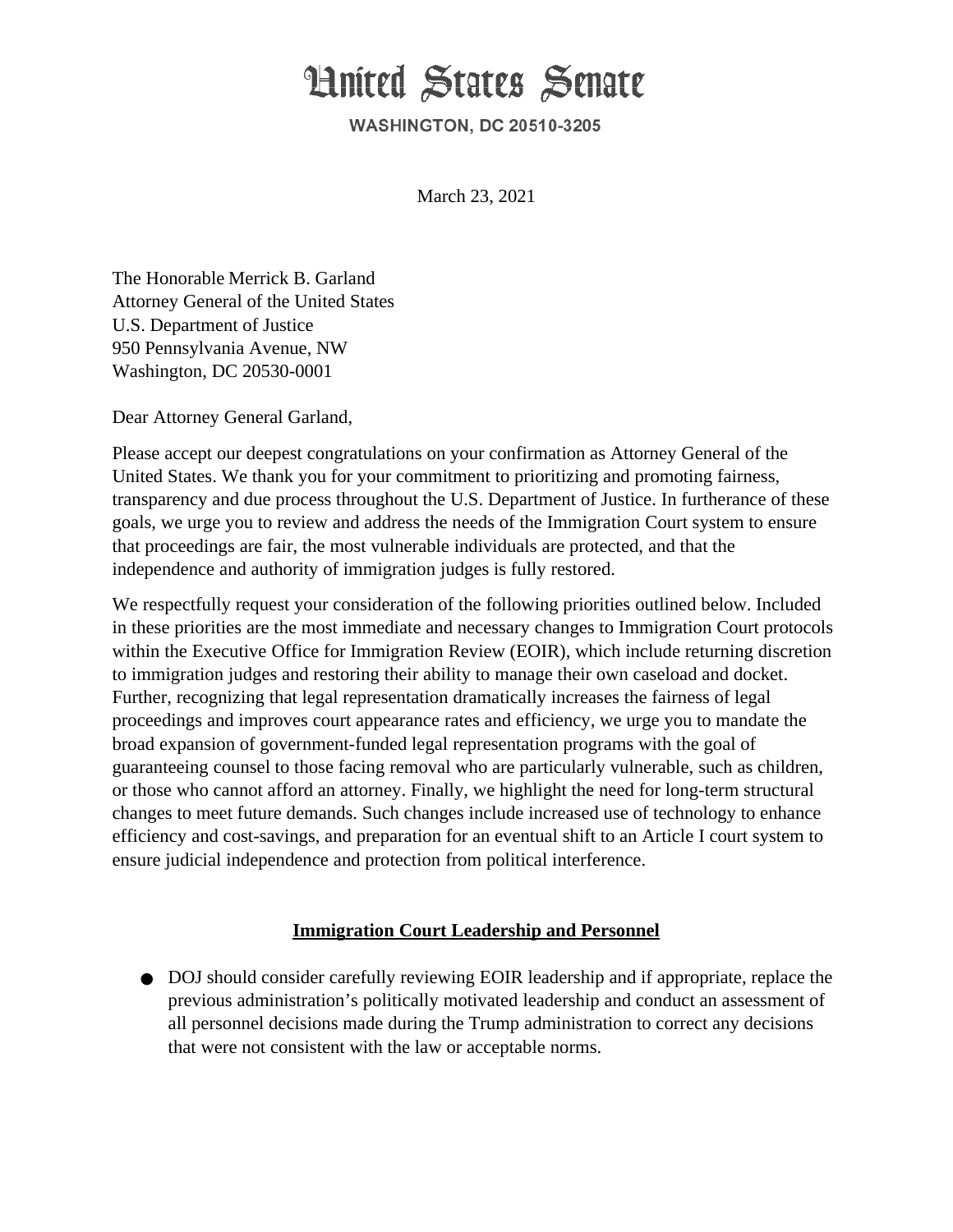- The new EOIR director should provide continuing legal education on the standards of judicial conduct including a yearly training conference with continuing legal education opportunities, to minimize improper biases and ensure compliance with the law.
- DOJ should consider re-evaluating assignments of Board of Immigration Appeals (BIA) members and appellate Immigration Judges. Several BIA members and appellate immigration judges were selected during the Trump administration as part of a courtpacking effort that politicized hiring and compromised the integrity and quality of appellate review. DOJ should review the selection process used for these appellate members and re-evaluate their positions and assignments.

## **Fair and Independent Courts**

- DOJ should consider immediately halting and reversing efforts to decertify the judges' union, the National Association of Immigration Judges (NAIJ).
- DOJ should consider rescinding opinions certified by previous Attorneys General, regulations, and other policies that are contrary to law, the principles of due process, and judicial independence. DOJ should restore the authority stripped of immigration judges, including to order administrative closure, grant continuances, and make findings of good moral character, and should specifically rescind Matter of Castro-Tum, Matter of L-A-B-R-, and Matter of S-O-G- & F-D-B-.
- DOJ and EOIR should consider reversing policies that cruelly and inappropriately blocked access to asylum and other forms of relief and that contribute to the unjust and unnecessary detention and criminalization of immigrants. Several Attorney General decisions and regulations targeted "particular social group" claims, including claims based on domestic violence, gang violence, familial ties, gender, sexual orientation, and gender identification. Among other problematic policies, the Attorney General and EOIR should reverse and/or rewrite Matter of A-B-, Matter of L-E-A-, Matter of A-C-A-A-, and the final rule titled Procedures for Asylum and Withholding of Removal: Credible Fear and Reasonable Fear Review. Strong reliance in interpretation should be placed on the guidance issued by the United Nations High Commissioner for Refugees, pursuant to the recognized legislative intent of the Refugee Act of 1980. INS v. Cardoza-Fonseca, 480 U.S. 421 (1987).
- DOJ should consider eliminating all counterproductive policies that put pressure on trial and appellate judges to expedite cases at the expense of due process, such as case completion quotas that the Trump administration imposed on immigration judges as part of performance evaluations. This also includes undoing the "streamlining" policies at EOIR that speed cases at the expense of due process, including the "no dark courtrooms" policy, the enhanced case flow processing memo, and the final rule titled *Appellate*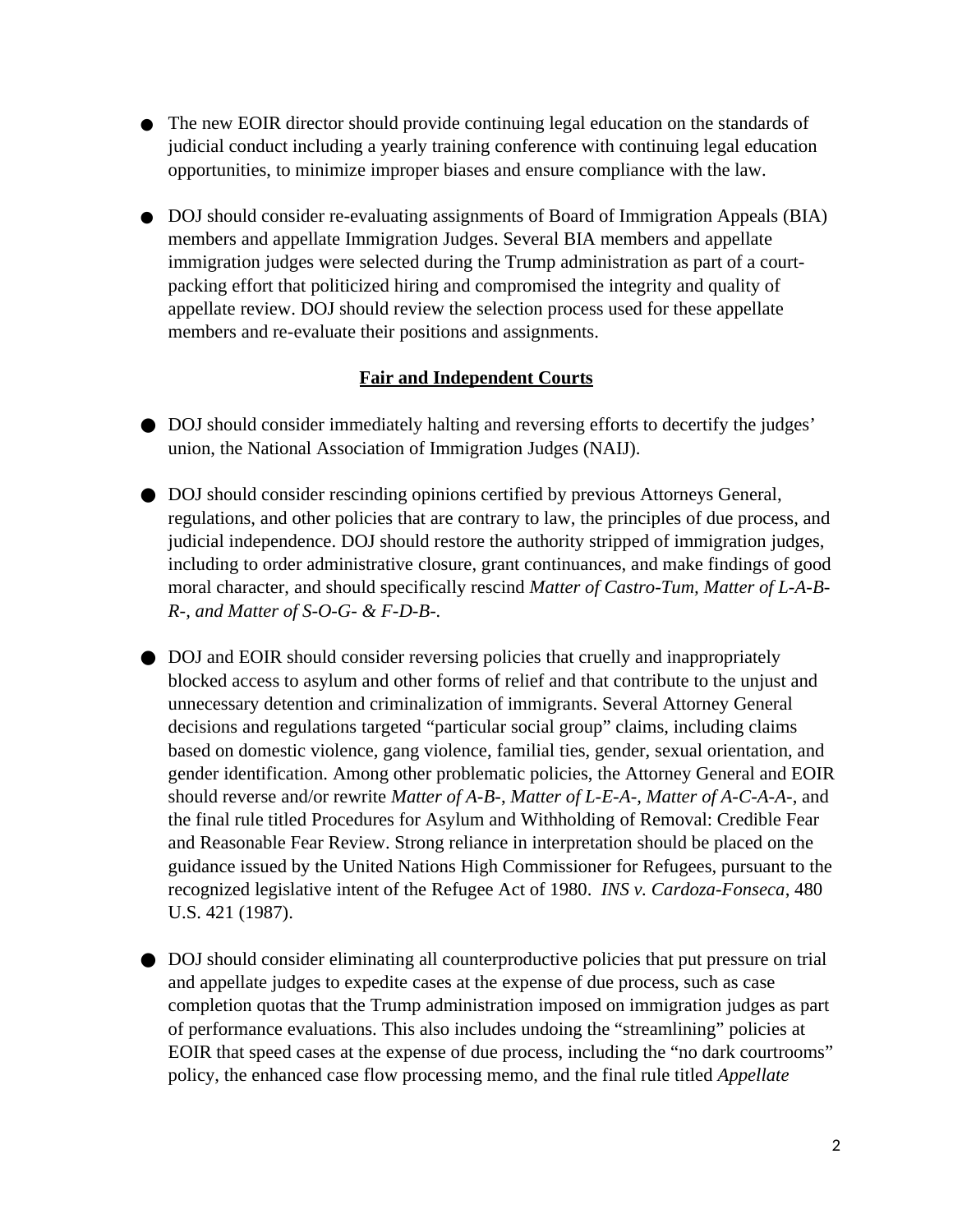Procedures and Decisional Finality in Immigration Proceedings; Administrative Closure, 85 Fed. Req. 81,588 (Dec. 16, 2020).

- DOJ should consider developing and implementing a transparent process for individuals to file complaints against judges, without fear of retaliation. The current complaint process suffers from a lack of transparency, which makes it difficult for practitioners to file complaints and judges to respond. A new complaint process should be based on models from the American Bar Association, Institute for the Advancement of the American Legal System, and National Center for State Courts.
- DOJ should consider reversing the EOIR Fee Rule, which drastically increases the fees for accessing these important forms of relief and procedural protections. Among other changes, the rule called for 300% increases for applications for cancellation of removal and suspension of deportation, and nearly 900% increases for notices of appeals, motions to reopen, and motions to reconsider to the BIA. Individuals in proceedings before EOIR have the right to pursue relief from removal, administrative appeals to the BIA, and other procedural protections.
- DOJ should consider enacting policies that ensure all court operations uphold the highest standards of due process. Immigration Adjudication Centers, the "blackbox" facilities where judges appear by video with little transparency or public oversight, should be restructured to conform to current immigration court models.
- DOJ should reassess the geographical location of individual immigration courts. The selection of court locations should include as the primary goal the location's distance from the community it serves. Large distances and remote court locations make it difficult for noncitizens, family, attorneys, and witnesses to appear in court.
- DOJ should consider filling all vacant Court Administrator positions and stop the practice of having various courts share an Acting Court Administrator.
- DOJ should consider committing to supporting long-term structural reform of immigration courts to ensure independence, integrity and due process. Such reforms should include support for the creation of an independent Article I immigration court system separate from DOJ.

# **DOJ Immigration Court Docket Prioritization**

• DOJ should consider conducting a database-driven review of the pending 1.3 million immigration court cases and systematically remove from the docket nonpriority cases, unless deferral would prejudice the parties, including: 1) cases pending for over five years where no aggravated felony is alleged; 2) cases eligible for relief that can be adjudicated by USCIS; 3) cases previously closed under the Obama administration; and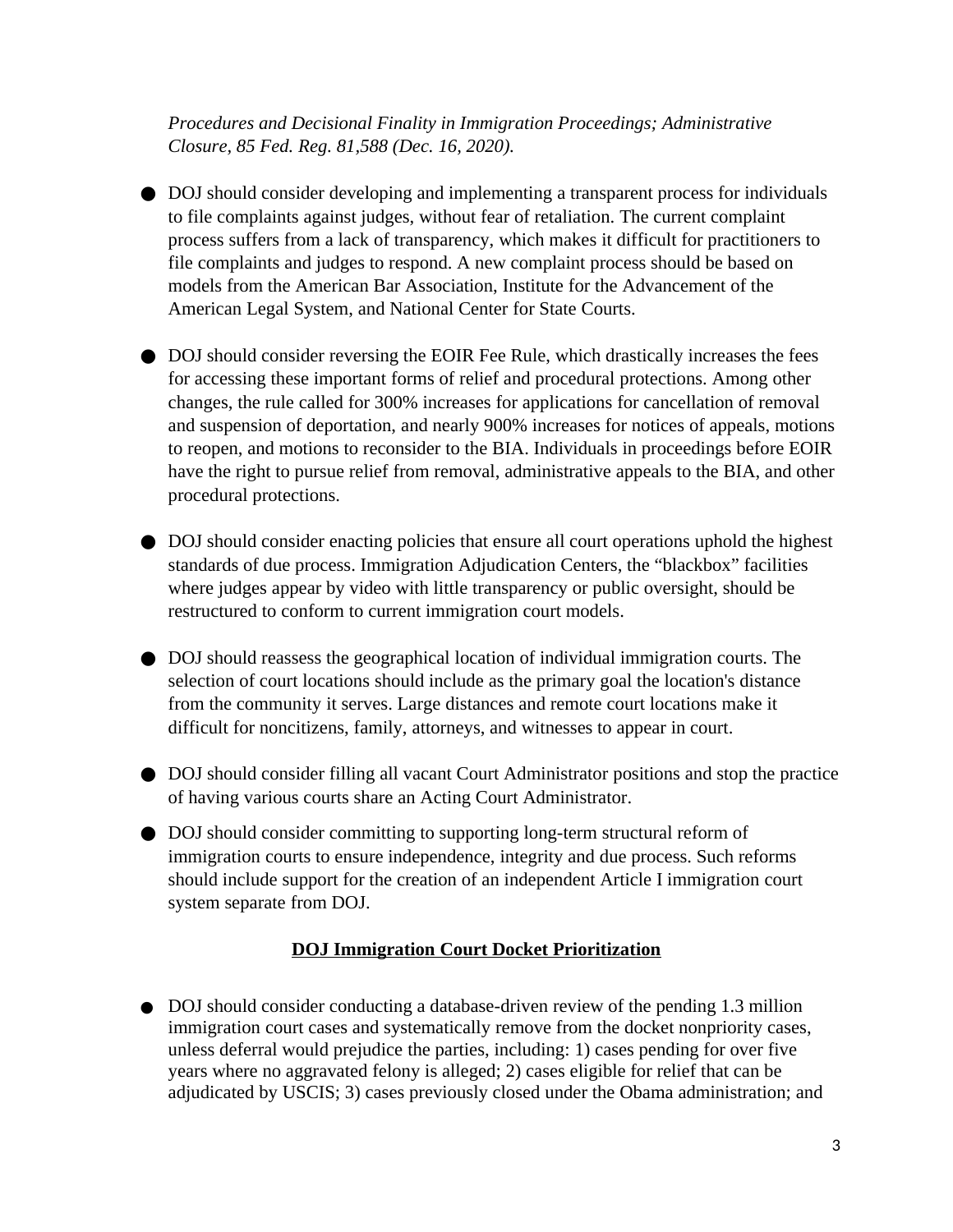4) cases in which the grounds for removability are based solely on drug-use offenses. Removing nonpriority cases from the docket will improve court efficiency and fairness.

- The administration should also consider rescinding all policies which result in wholescale "docket shuffling" which have hindered effective case adjudication.
- Until the "re-docketing" of cases is completed, DOJ should consider suspending immigration court removal proceedings except in certain categories of cases, such as cases in which the respondent could be prejudiced or when requested by the respondent. The Case Flow Management program should be discontinued immediately.

## **Access to Counsel and Legal Orientation Programs**

- DOJ and DHS should consider a commitment to guarantee legal counsel for every person facing removal if they cannot afford it and take immediate steps to expand legal representation programs for vulnerable populations. These departments should facilitate meaningful, zealous legal representation by all attorneys and accredited representatives, including remote representation when required to ensure safety during the COVID-19 pandemic.
- Until universal representation is implemented, EOIR should consider establishing a policy to grant continuances to individuals who are unrepresented or other policy to ensure no one faces removal without legal representation without a knowing and explicit waiver. All policies implemented by the Trump administration that curtail or impede access to counsel should be rescinded.
- The EOIR Director should consider rapidly expanding various legal access programs including the Legal Orientation Program, the Legal Orientation Program for Custodians of Unaccompanied Minors, and the Immigration Court Help Desk, which provide critical information about the immigration court process, promote court efficiency, and protect due process.
- Even when immigrants have legal counsel, that counsel is only effective if individuals can adequately contact, visit, and work with their representative. This is a particular challenge for individuals in immigration detention, who face tremendous barriers communicating with their lawyers in order to prepare their cases. The DOJ should consider implementing new policies to ensure proper access to counsel for contact, visits, and communication. The ICE Director should consult with DOJ regarding the authorization of detention facilities to ensure accessibility to legal counsel.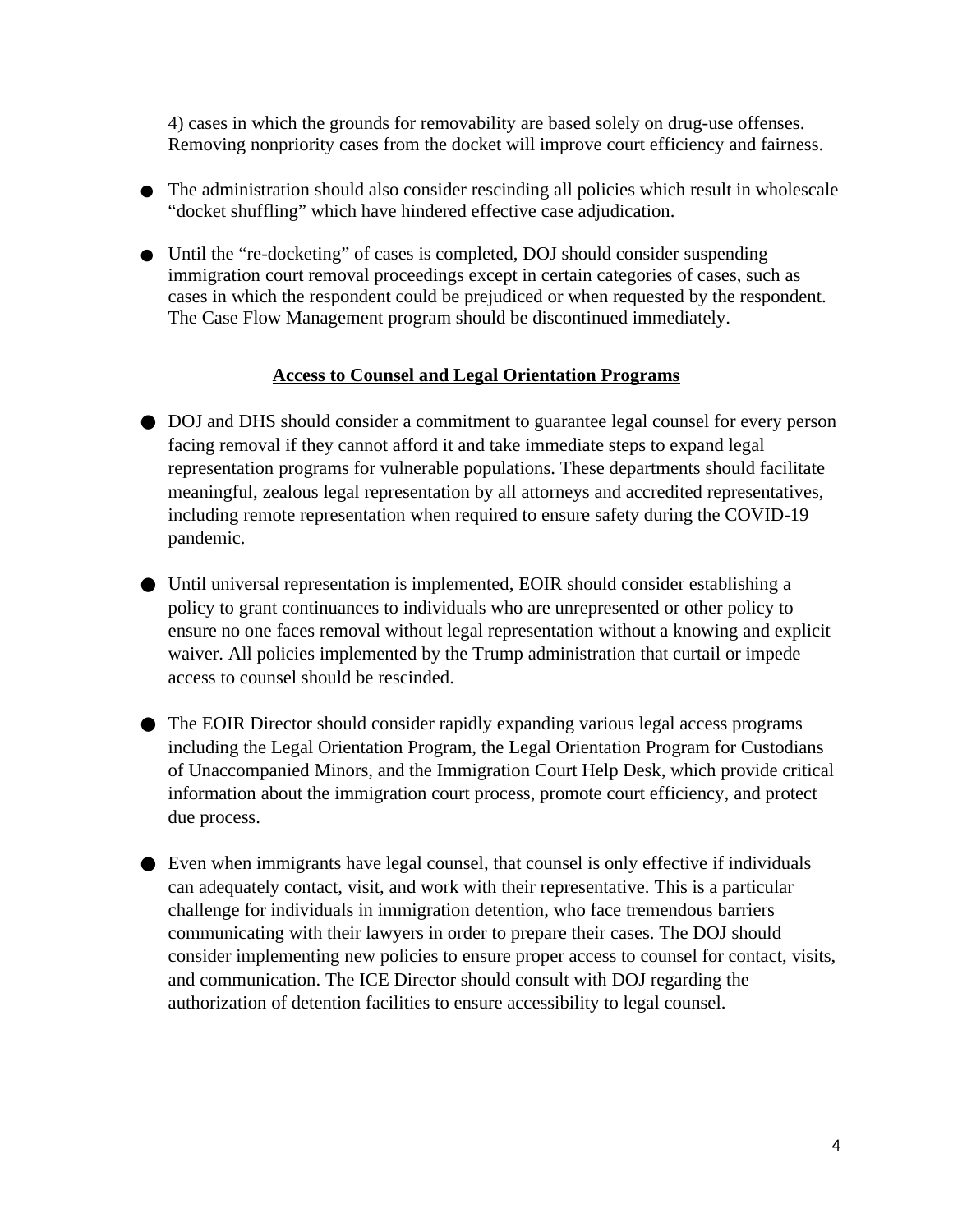### **COVID Protection, Public Health, and Safety**

- DOJ should consider policies that ensure courts abide by social distancing guidelines and safety measures for all judges, attorneys, and defendants, including specific safety precautions and measures to protect vulnerable populations and individuals with preexisting conditions.
- DOJ should consider reconvening joint health and safety committee meetings between EOIR and NAIJ to ensure the monitoring of health, safety and security in the immigration courts and for recommendations of improvements.
- DOJ should consider policies that ensure that the courts do not issue in absentia orders of removal for such individuals unable to appear for their court date during the COVID-19 pandemic.
- When closing a court due to a spike in COVID-19 cases, DOJ should consider a notification process to inform any individual who may have been at the court and in contact with someone who tested positive, so that they can take the appropriate precautionary measures.
- DOJ should consider temporary accommodations that make it easier for remote video hearings to take place during the COVID-19 pandemic to ensure the health and safety of all court participants.
- DOJ should consider reviewing current procedures to guard Immigration Judges' privacy and protect their personally identifiable information and ensure that such information is not accessible online.

We appreciate your continued leadership and partnership in these matters and look forward to working with you to ensure successful and timely reform of the immigration court system.

Sincerely,